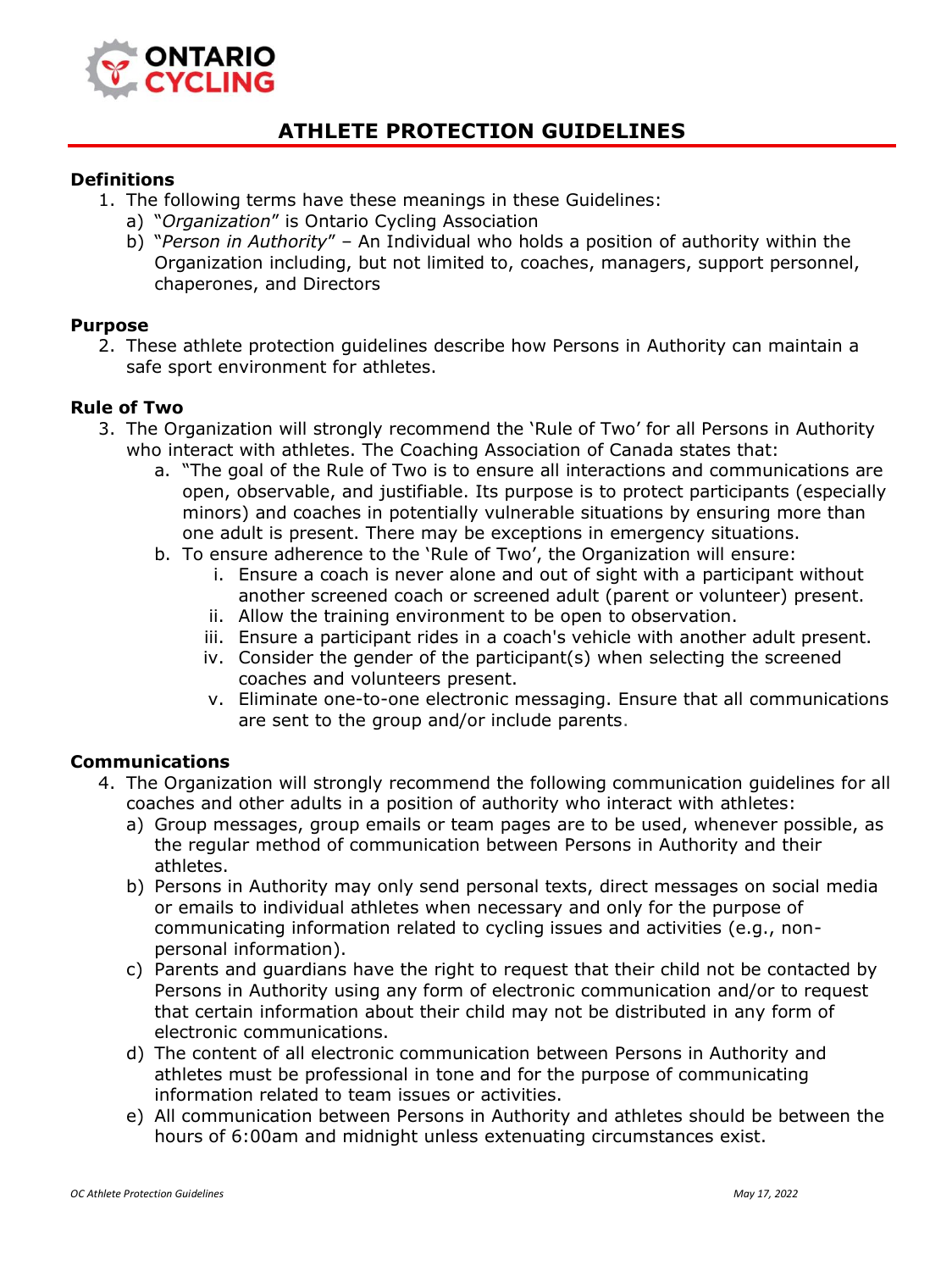- f) No communication concerning extracurricular drugs or alcohol use (unless regarding its prohibition) is permitted.
- g) No sexually explicit language or imagery or sexually oriented conversation is permitted.
- h) Persons in Authority are not permitted to ask athletes to keep a secret for them.
- i) A Person in Authority should not become overly involved in an athlete's personal life.

## **Travel**

- 5. The Organization will strongly recommend the following travel guidelines for all coaches and other adults in a position of authority who travel with athletes:
	- a) A Person in Authority may not be alone in a car with an athlete unless the Person in Authority is the athlete's parent or guardian.
	- b) A Person in Authority may not share a room or be alone in a hotel room with an athlete unless the Person in Authority is the athlete's parent or guardian.
	- c) Room or bed checks during overnight stays must be done by two Persons in Authority.
	- d) For overnight travel when athletes share a hotel room, roommates will be ageappropriate (e.g., within 2 years of age) and of the same gender identity.

# **Locker Room / Changing Area / Meeting Room**

- 6. The Organization will strongly recommend the following guidelines for the locker room, changing area, and meeting rooms:
	- a) Interactions between a Person in Authority and an individual athlete should not occur in any room where there is a reasonable expectation of privacy such as the locker room, meeting room, restroom, or changing area. A second Person in Authority should be present for any necessary interaction in any such room.
	- b) If Persons in Authority are not present in the locker room or changing area, or if they are not permitted to be present, they should still be available outside the locker room or changing area and be able to enter the room or area if required.

# **Photography / Video**

- 7. The Organization will strongly recommend the following photography / video guidelines:
	- a) Parents/guardians should sign a photo release form (i.e., as part of the registration process) that describes how an athlete's image may be used by the Organization.
	- b) Photographs and video may only be taken in public view, must observe generally accepted standards of decency, and be both appropriate for and in the best interest of the athlete.
	- c) The use of recording devices of any kind in rooms where there is a reasonable expectation of privacy is strictly prohibited.
	- d) Examples of photos that should be edited or deleted include:
		- i. Images with misplaced apparel or where undergarments are showing
		- ii. Suggestive or provocative poses
		- iii. Embarrassing images
	- e) Without parent or legal guardian's consent, in the case of a Minor athlete, or an adult athlete's consent (a) athletes may not be photographed or filmed; and (b) no images of athletes may be posted publicly or privately. If consent is given, it may be revoked at any time.

### **Physical Contact**

8. The Organization understands that some physical contact between Persons in Authority and athletes may be necessary for various reasons including, but not limited to,